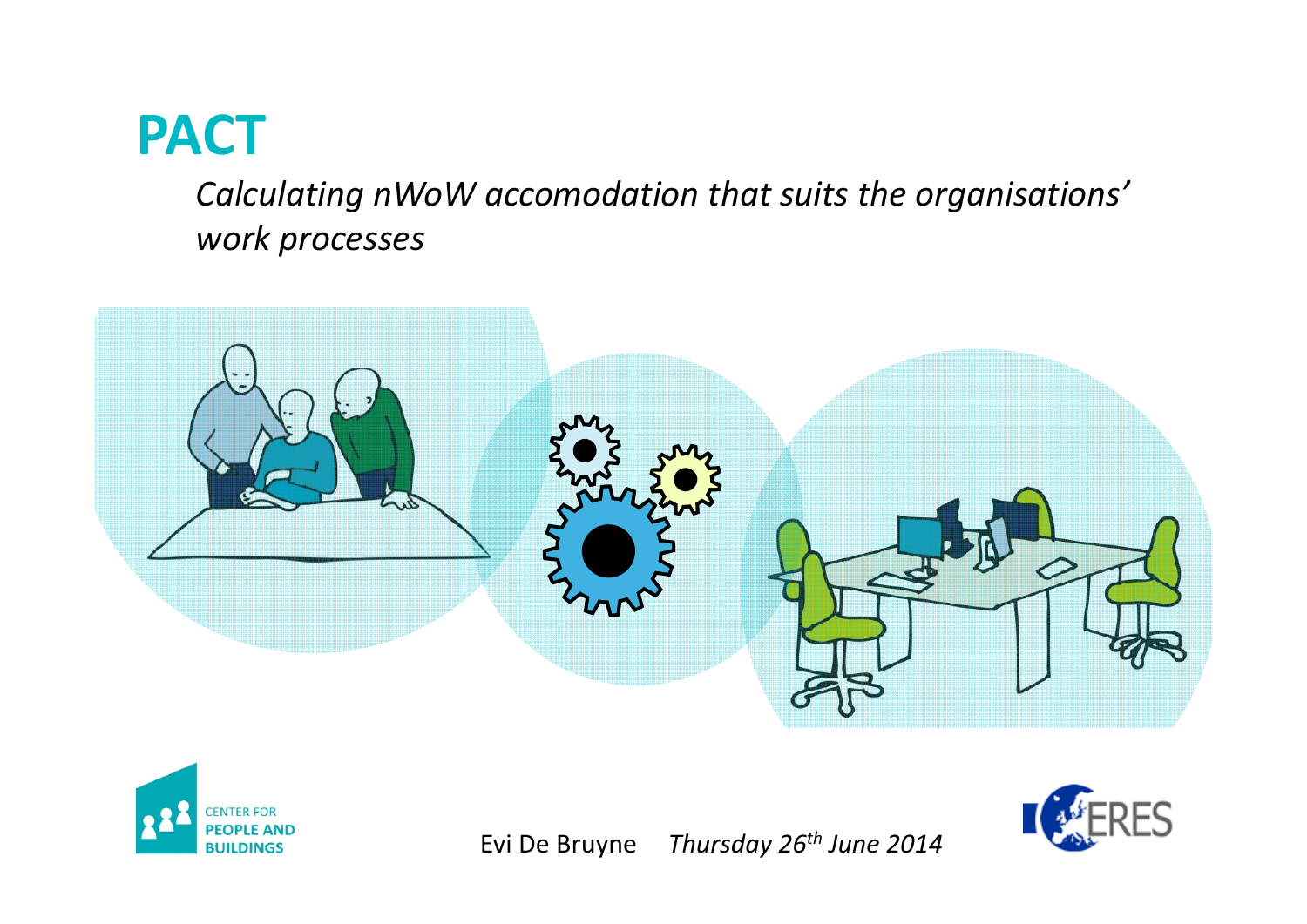## **TODAY**

- ›A Changing World of Work
- ›Calculating Space Needs; <sup>a</sup> Suitable Space
- ›Research and development of PACT
- ›Match Place and Activity
- ›Workplace Concepts
- ›Determinants of Calculation
- ›Simulation
- ›Results, Outcomes and Applications
- ›Important Considerations

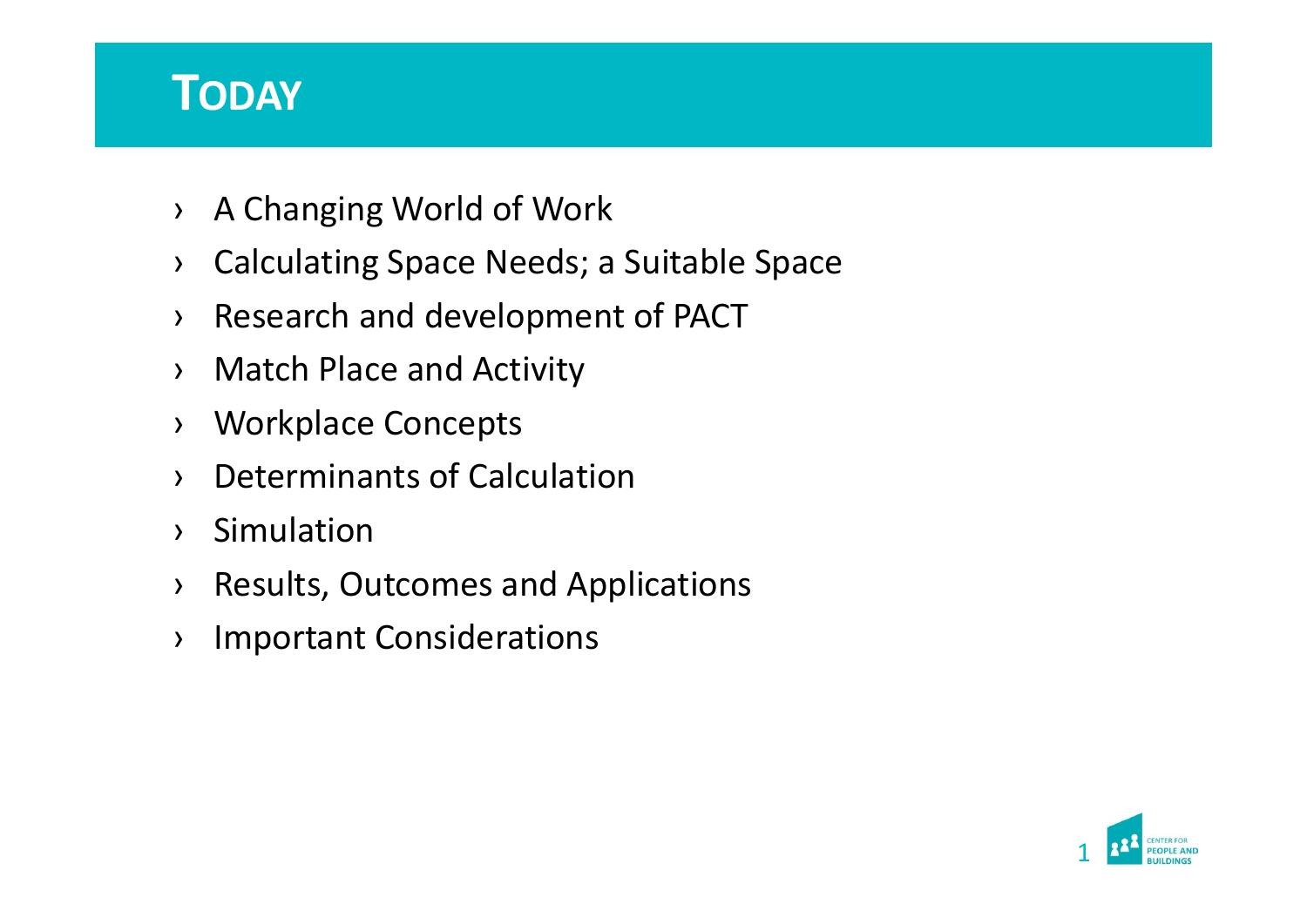## **CENTER FOR PEOPLE AND BUILDINGS**

- ›Independent scientific knowledge center
- ›People – work – workplace
- › Research trough many different cases (in Netherlands and abroad)
- ›E.g. most extensive database of workplace evaluation studies
- ›Share knowledge through publications, tools…

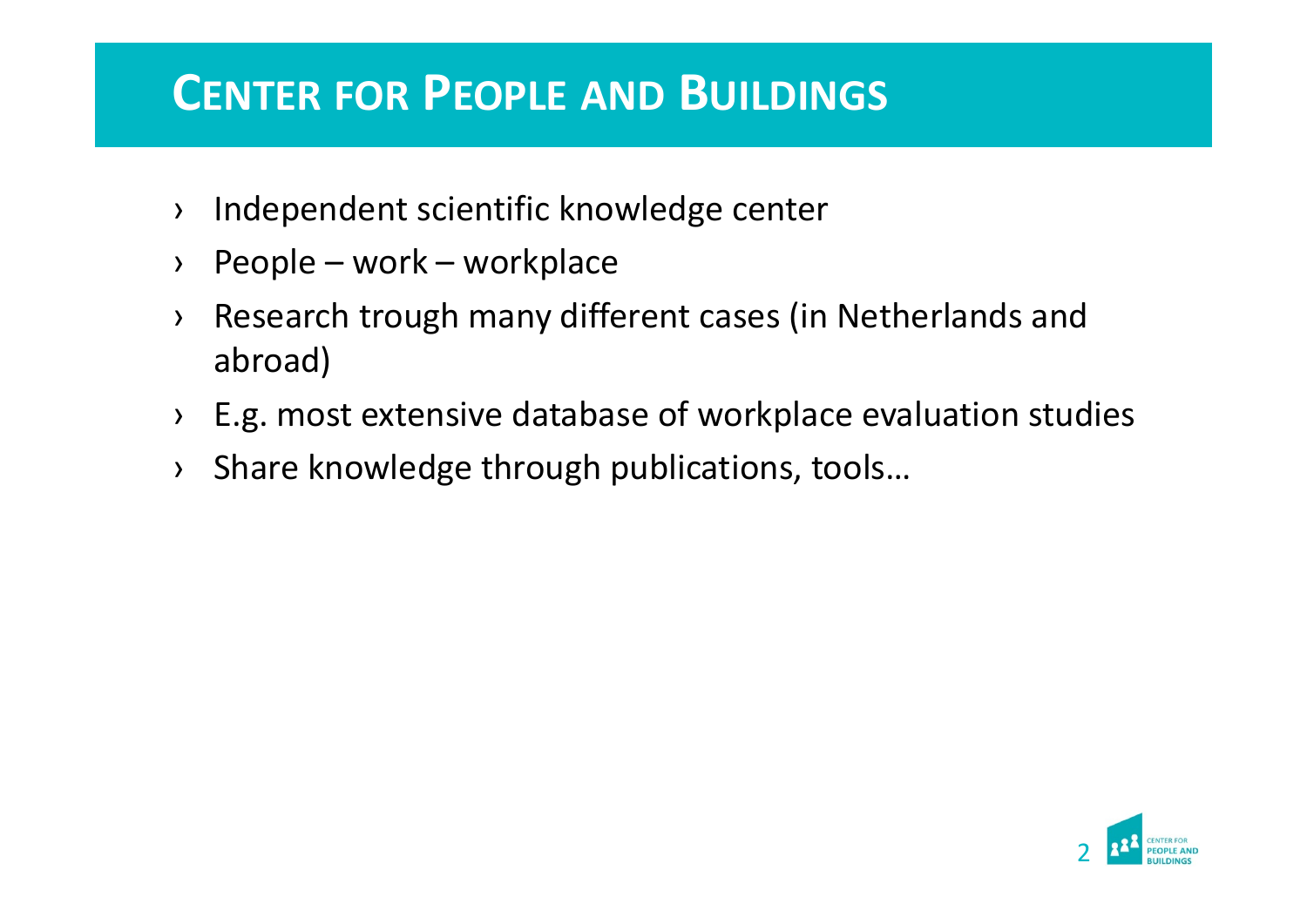# **A CHANGING WORLD OF WORK**

## **NWoW ‐** *"Work anywhere, any time"*

- › Physical to digital
- › Closed to (more) open
- ›Management on presence to management on output
- ›Being at the office to being at work
- › Fixed to Activity Related Workplace (non‐territorial)
- › (attractive space/rennovation)

#### **Why appealing?**

- › Way of the future (workforce)
- › Reduction costs (m2)
- › Less internal movements
- ›Working from home (less travel)

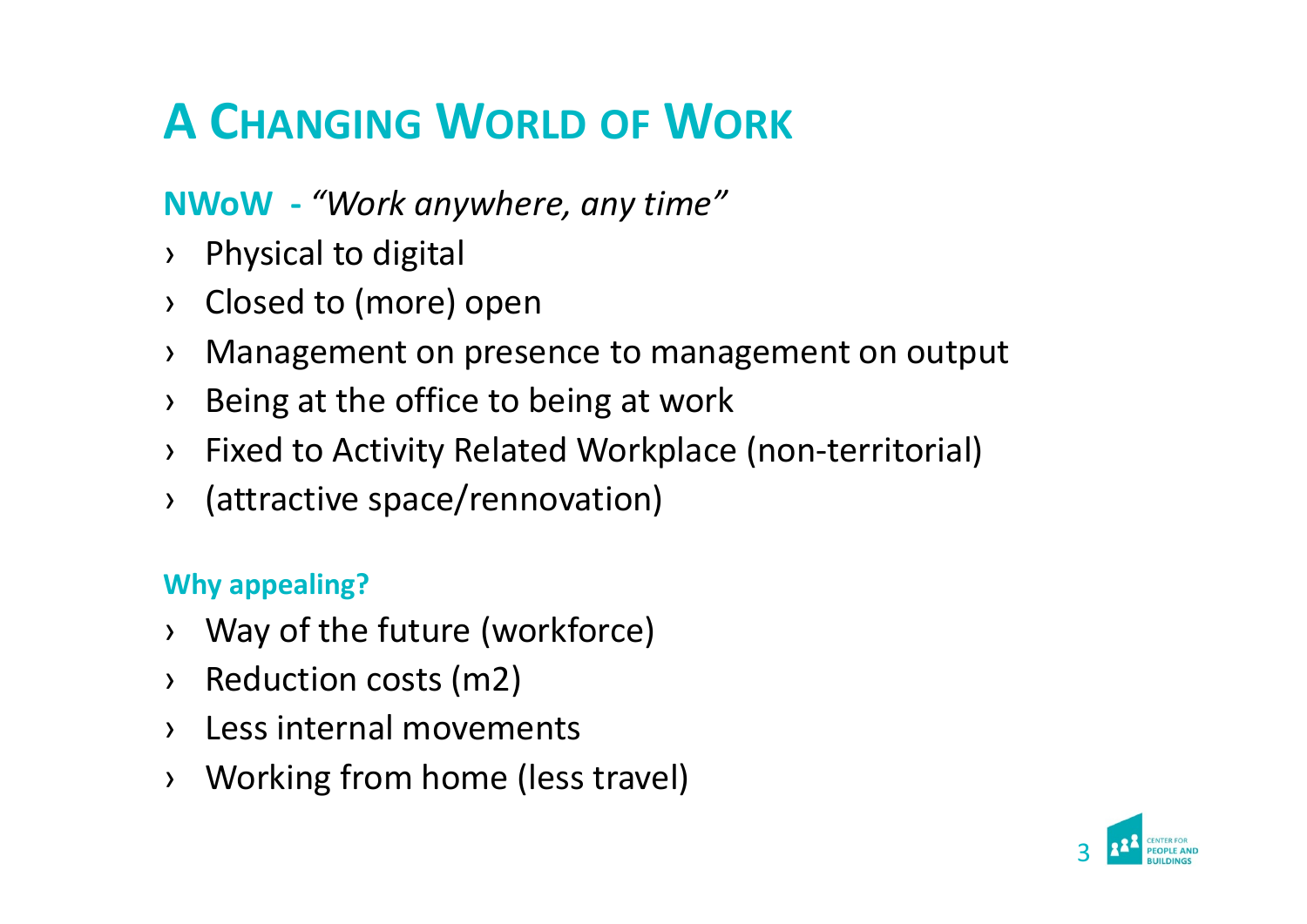# **CALCULATING SPACE NEEDS**

#### **Fixed space**

- ›1 employee <sup>=</sup> 1 desk
- › + support spaces
- ›+ meeting spaces
- › also when employee is absent (sickness/hollidays/part‐time)
- › All activities (except meetings) take place at own desk

## **Flexible space**

› ?

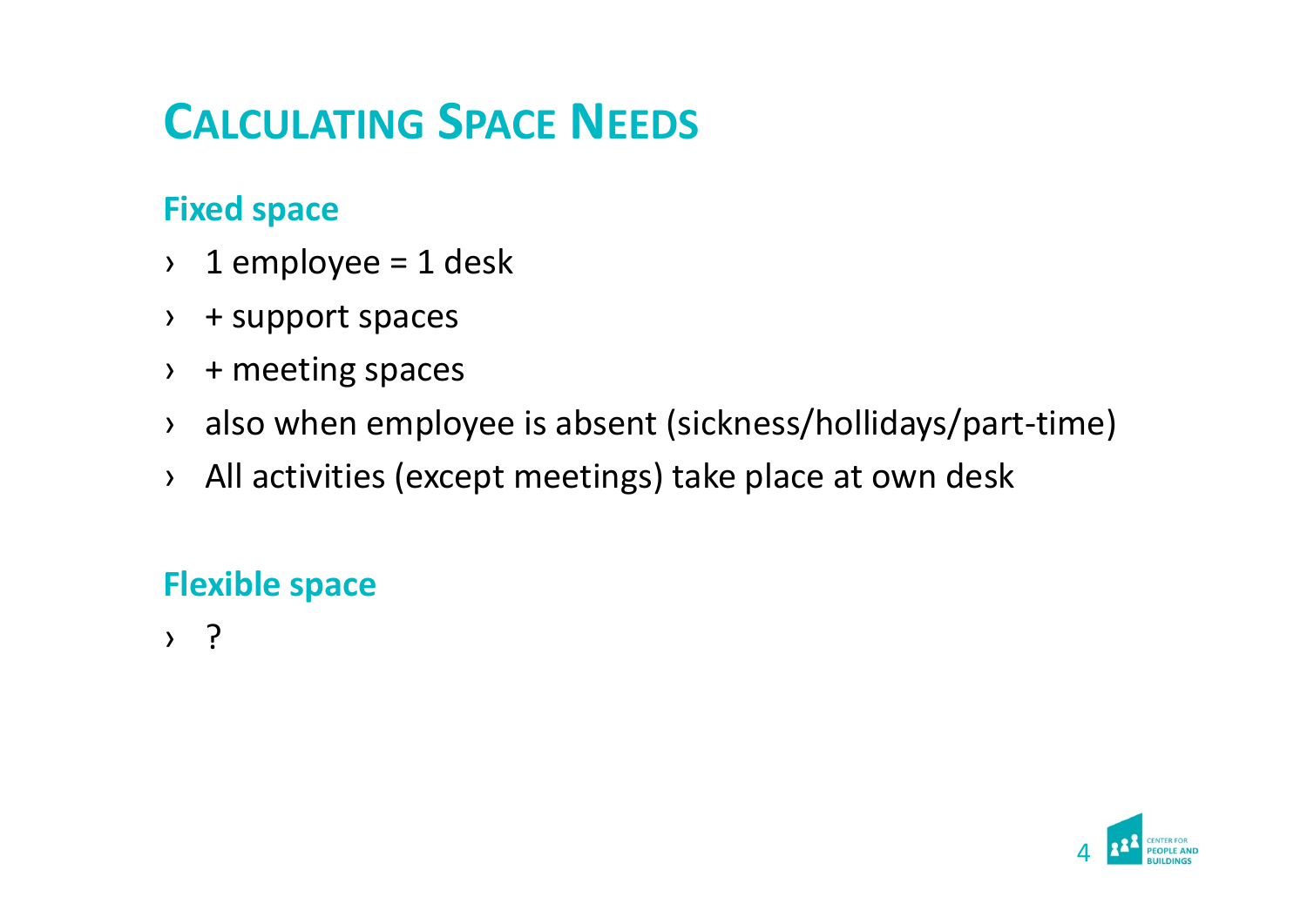# **A SUITABLE SPACE**

#### **Fitting the organisations processes**

- › One type of office fits all?
- ›Fit processes and activities
- › The 'right size'

### **Not too big, not too small**

- $\sim$  Costs of m<sup>2</sup>
- › Costs of unhappy employees

## **Match Supply & Demand**

**> not only in quantity but also type of space provided**

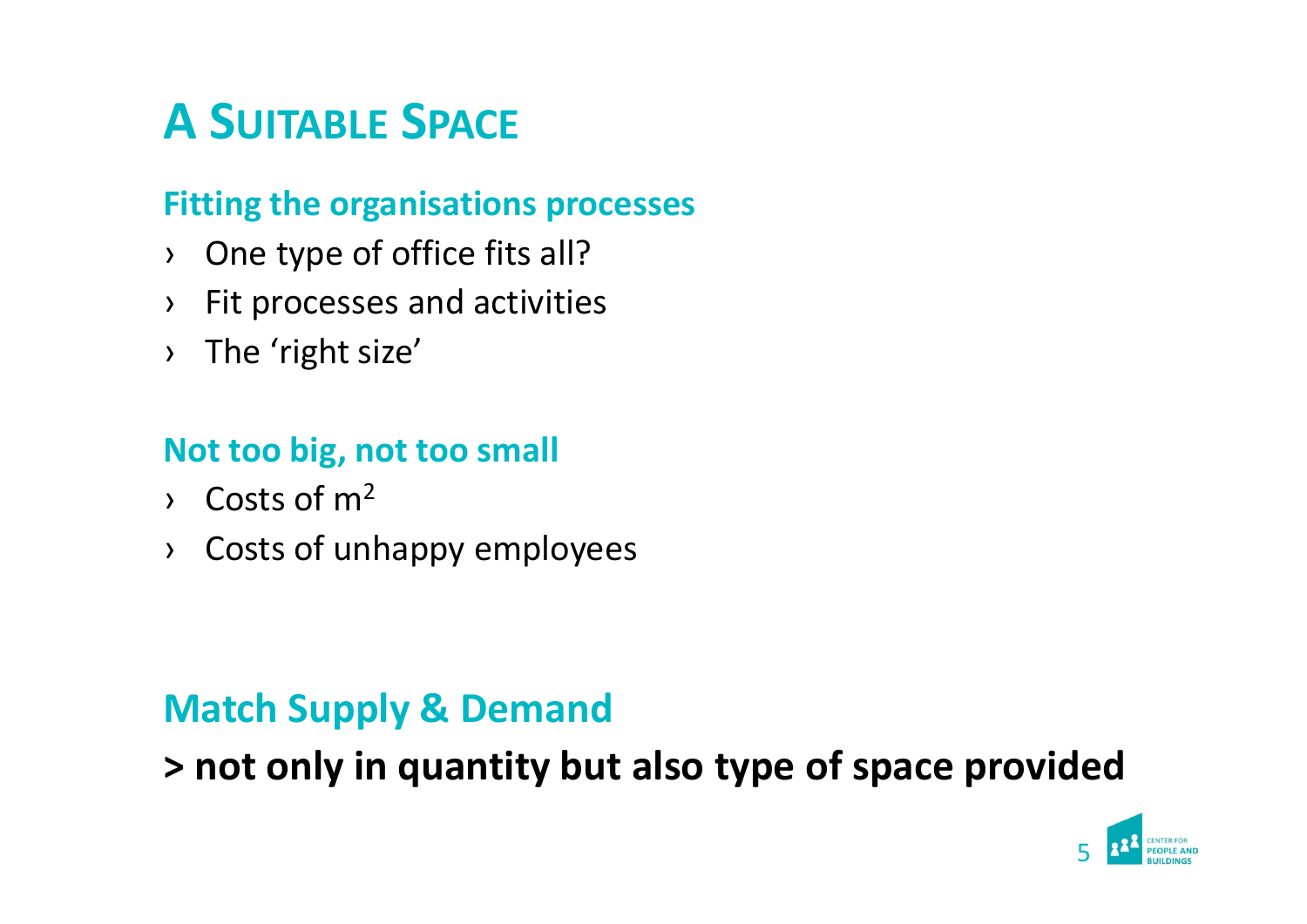# **RESEARCH**

## **Fawcett (et. al.)**

- › 'the newsvendor problem'
- › Minimalizing cost of providing too many places and cost of providing too little
- › Supply and demand
- ›Simulating space use

#### **Kovacs, Emrich & Wiegand (et. al.)**

›Simulating space use to increase utilisation



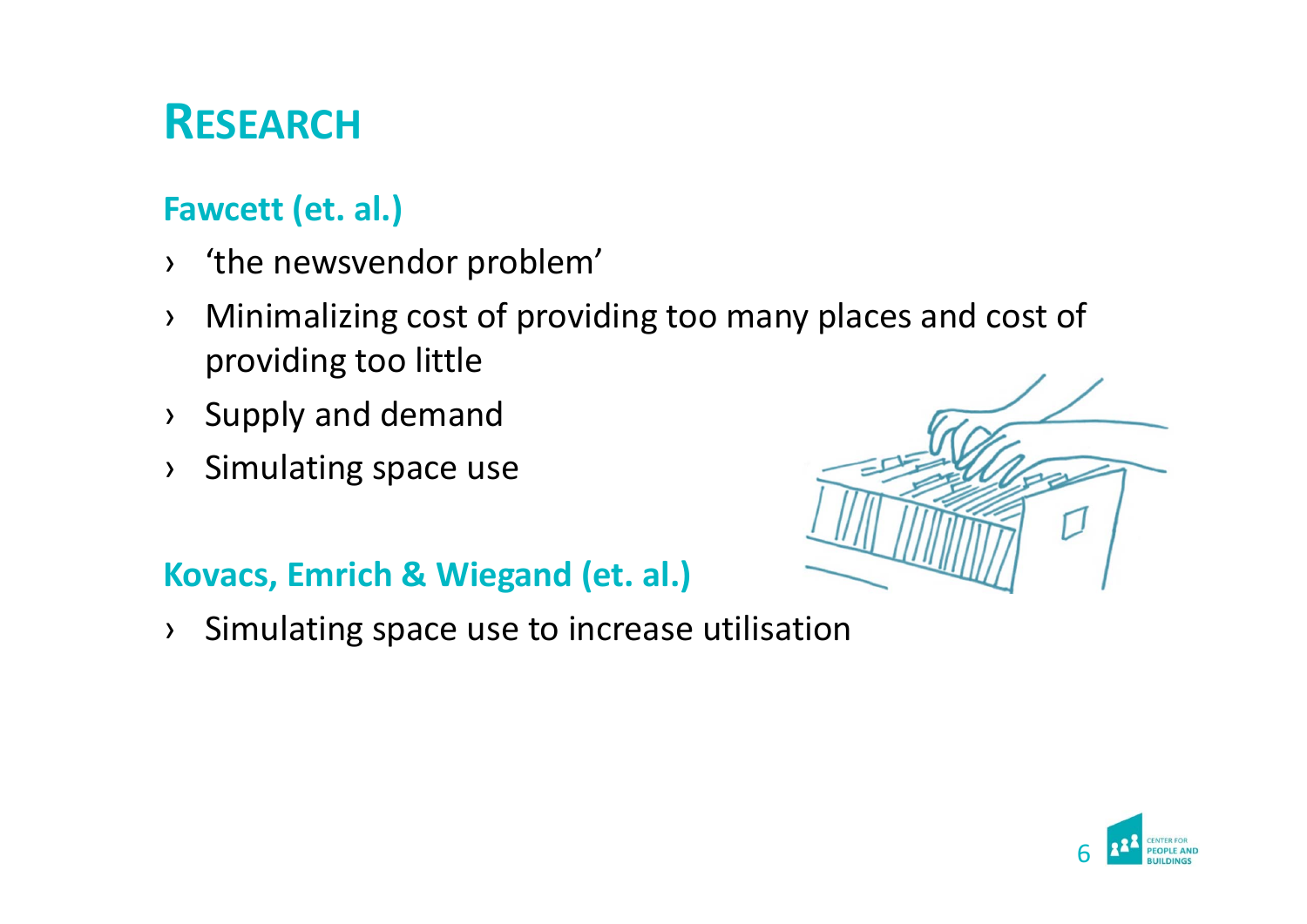# **DEVELOPMENT OF PACT**

- **Simulation model that can transparently visualise different scenario's for office space**
- ›2007
- › Tax & Revenue Office and Municipality of Rotterdam
	- › "streamline the development of office space with respect for processes and needs of the employee"
- ›Trough: 'activity profiles'



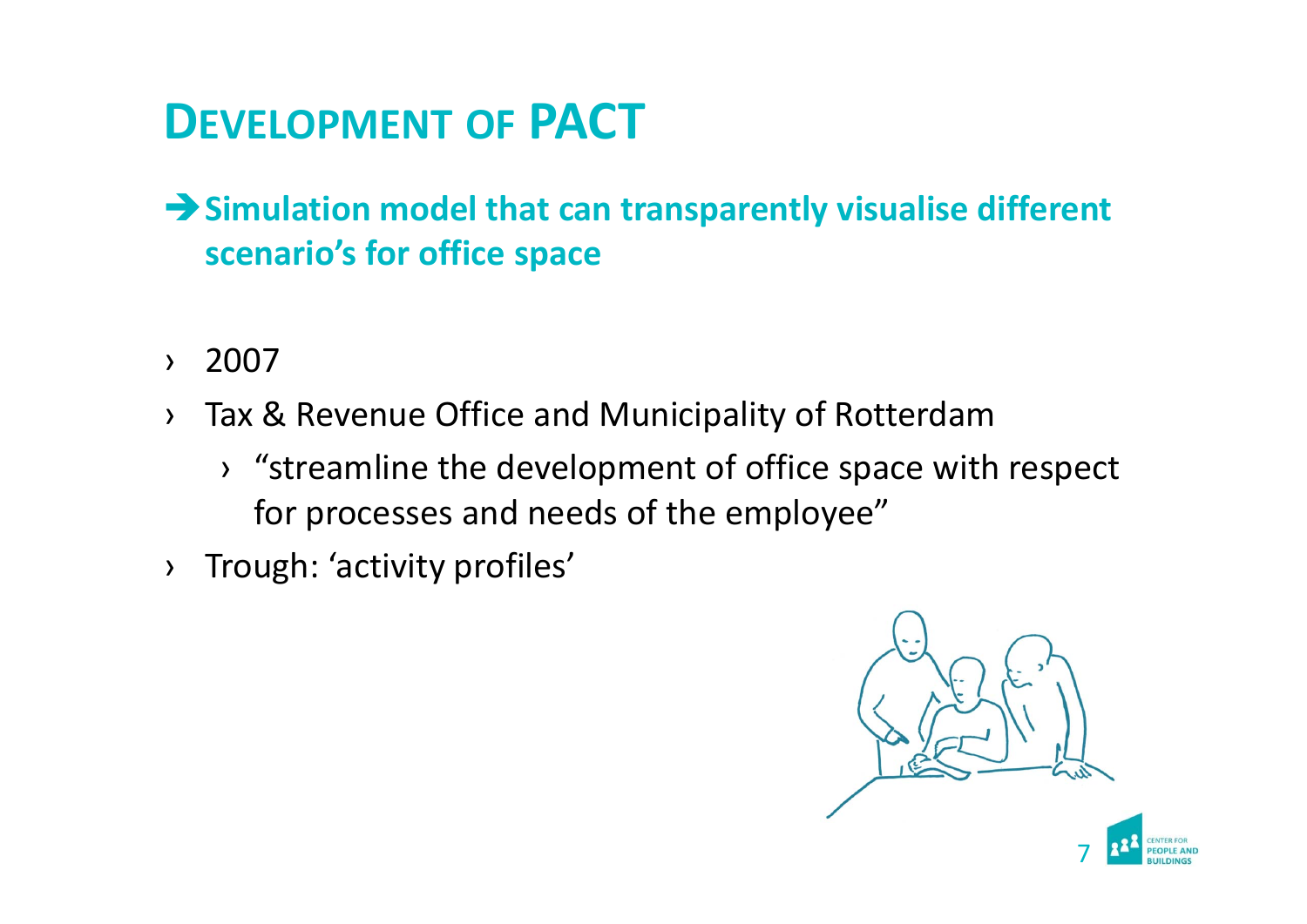## **PACT**

## **People perform activities**





**Scenario's & choices**

## **Results:**

 $\bullet$ 

- **Insight in choices** and consequences
- • Number of workplaces and m2

## **Activities are key**



**Places that accommodate activities activities**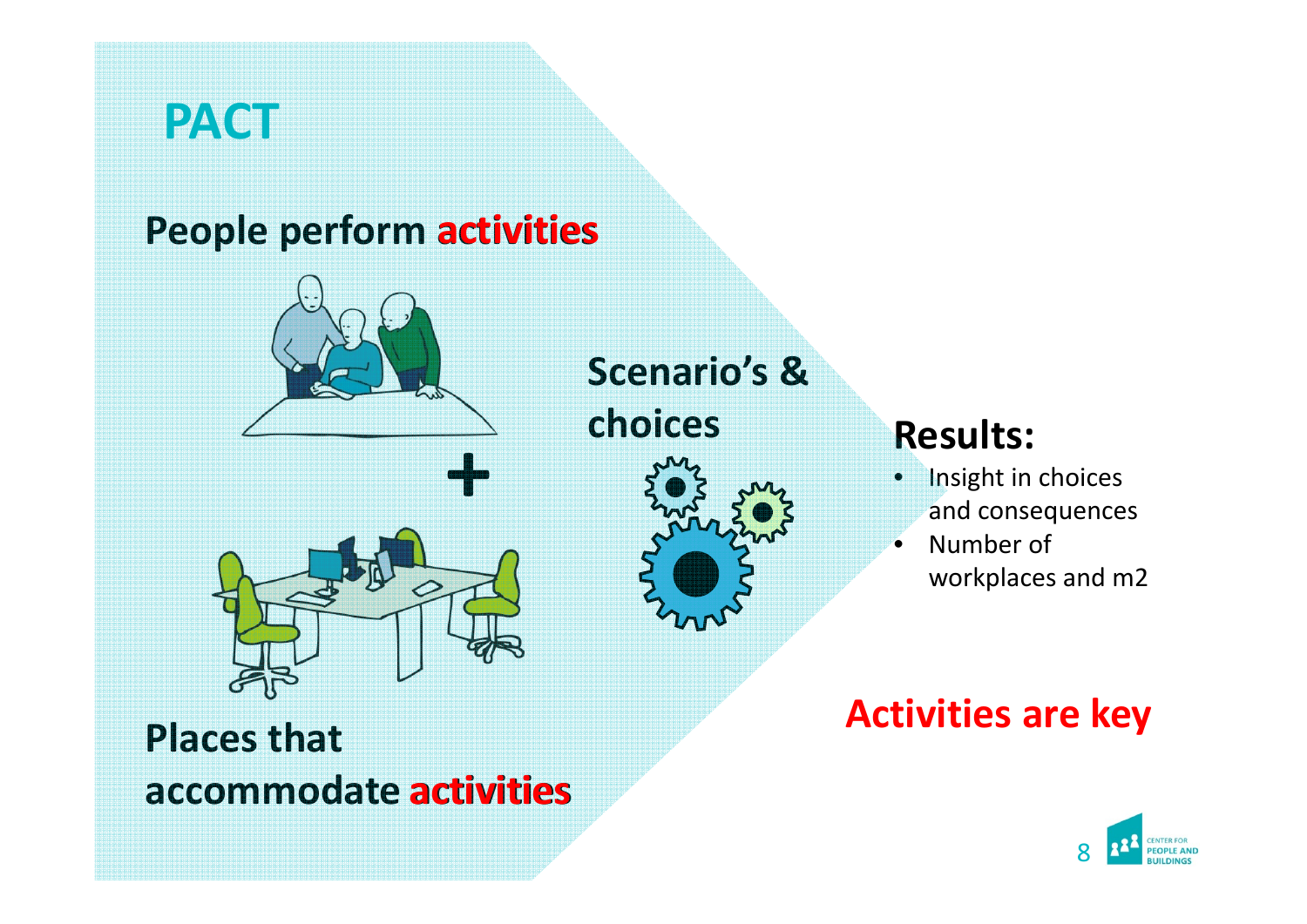# **MATCH PLACE AND ACTIVITY**

Each activity is suited, not optimal or unsuited for each activity Example:



Open Workspace

With (spatial) attributes **All Accept Accept Accept Accept Accept** > Meetings (m2, # chairs, …)



- ›General Desk Work
- ›Filing and Documents
- ›Concentrated Desk Work
- ›Telephoning
- ›Reading
- 

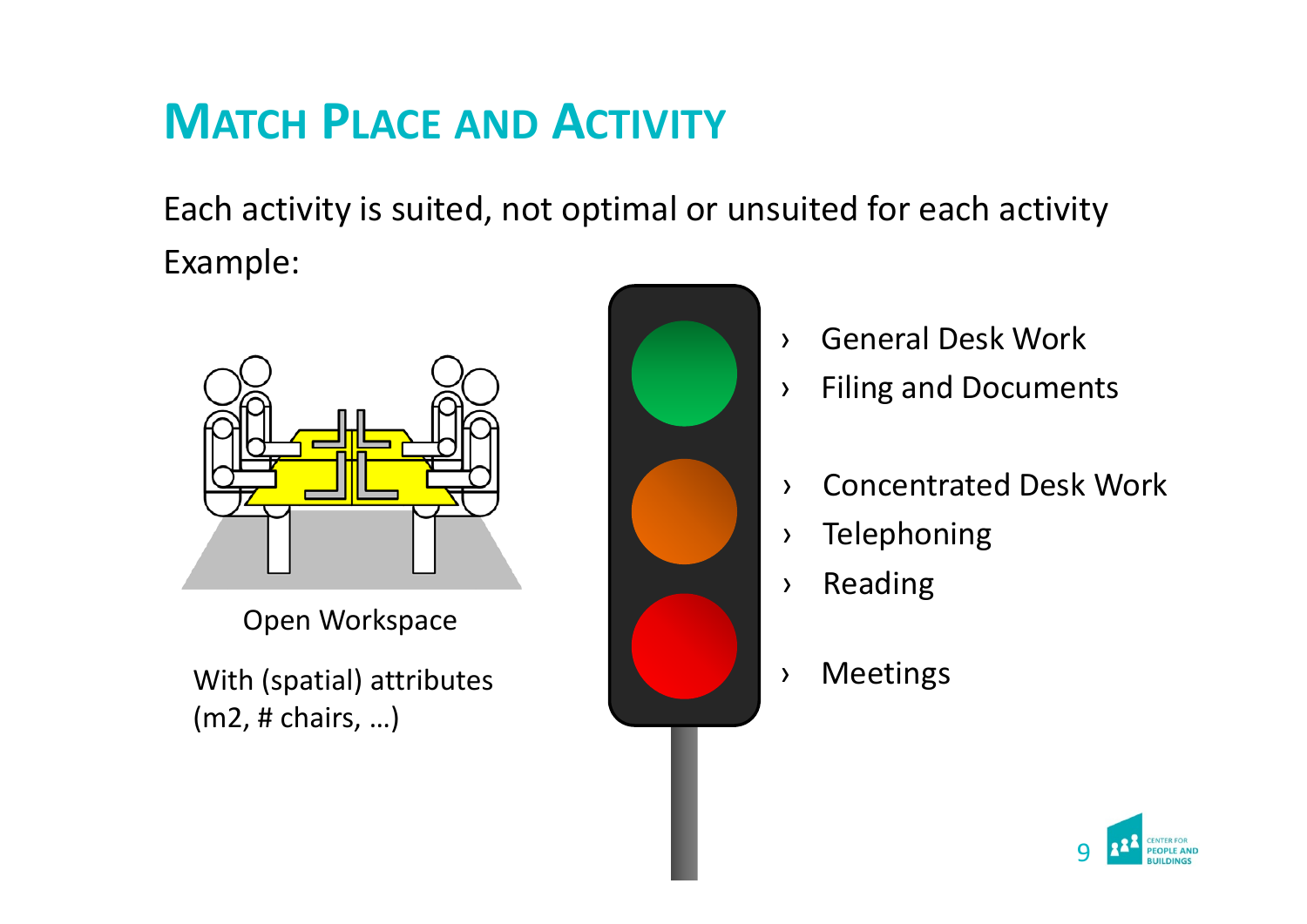## **CALCULATING SPACE –** *'WORKPLACE CONCEPTS'*

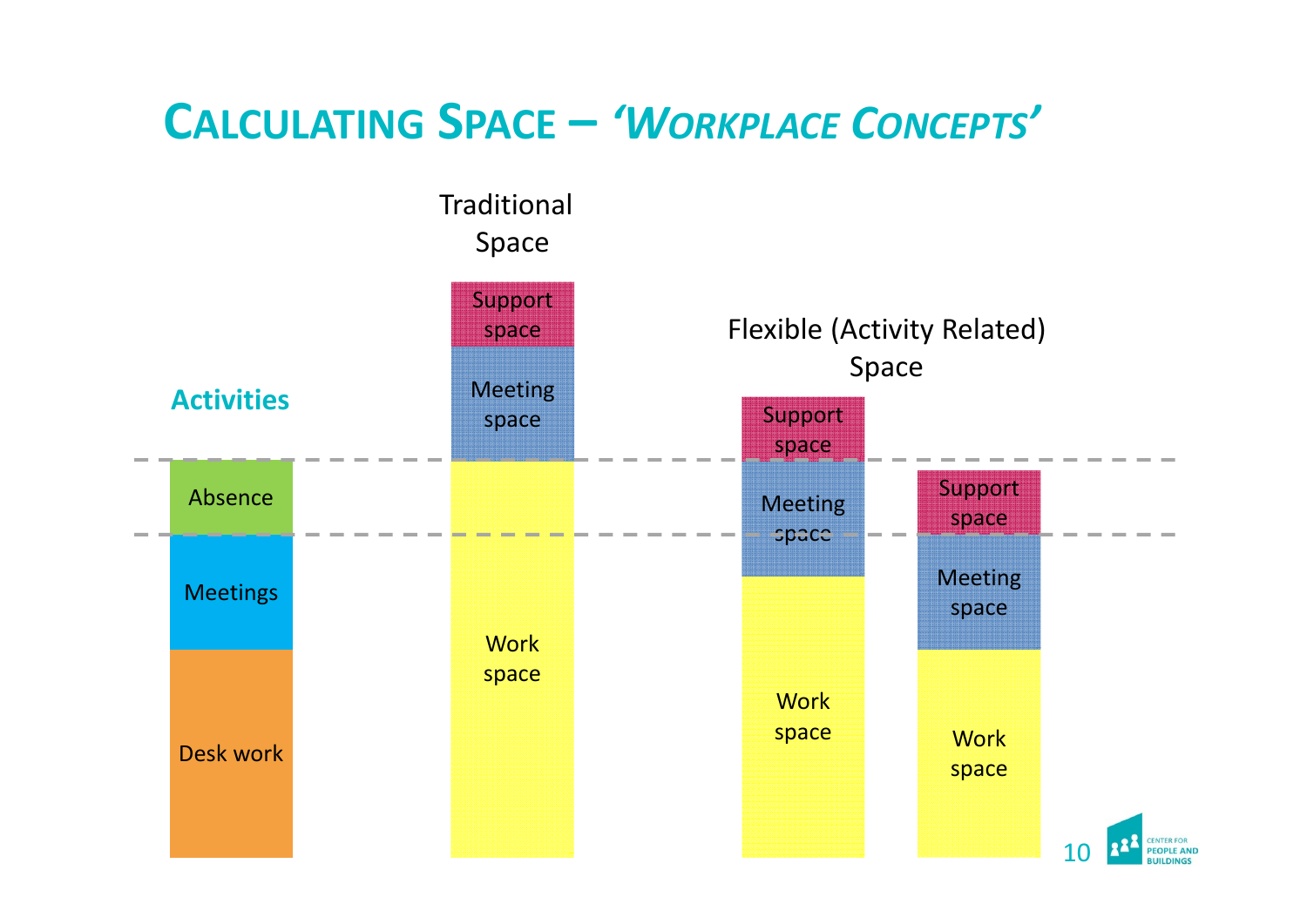# **DETERMINANTS OF CALCULATING SUPPLY**

### **Summary**

- ›Activities
- ›Places
- ›Choice of 'Space‐Occupation‐type'
- ›Population data; number of employees
- › Absence
	- » Part time ratio
	- » Sickness/holiday %



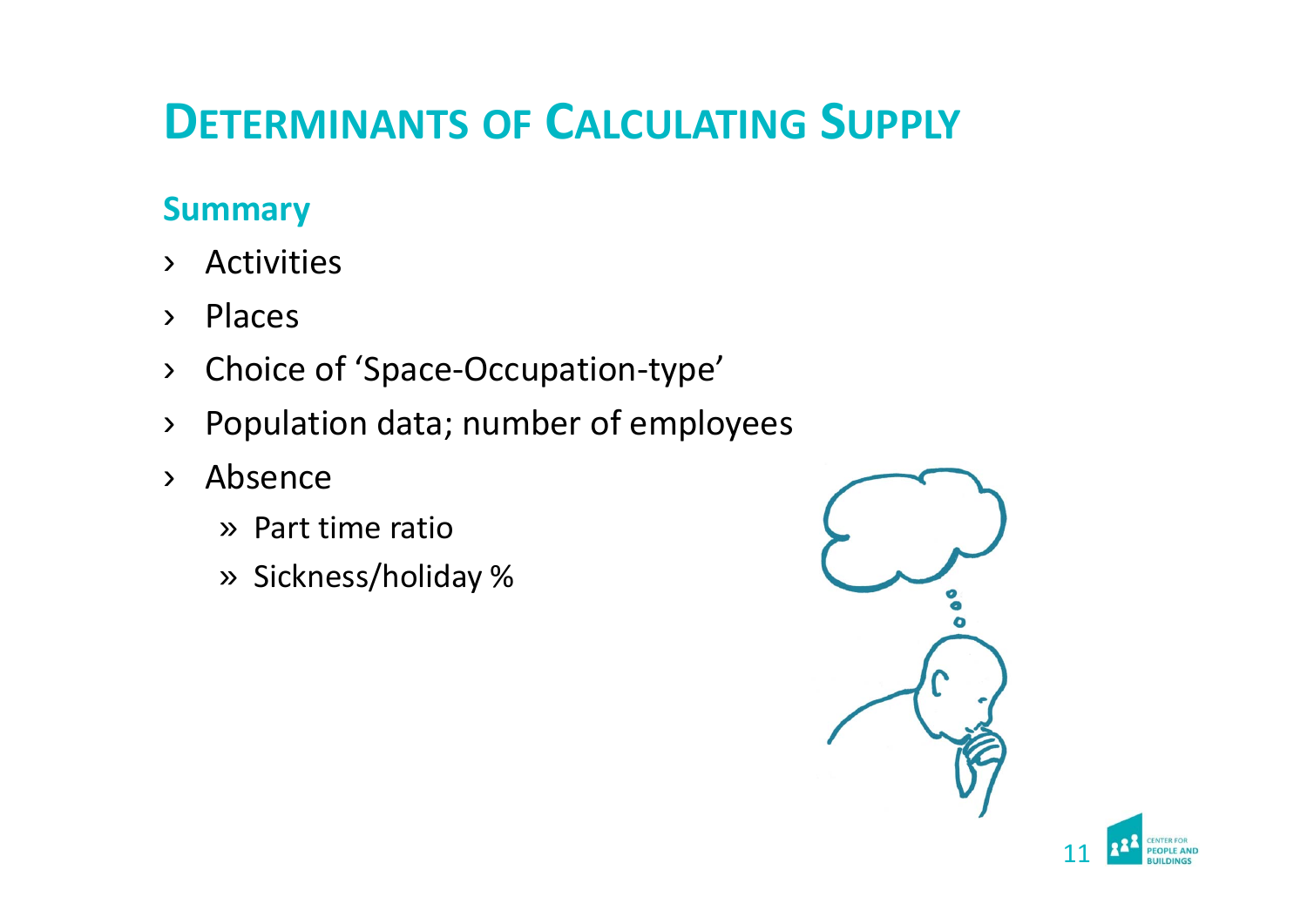# **SIMULATING FUTURE REALITY**

## **Choices and Scenarios (e.g.)**

- › All meeting spaces can also be used as workplace if not occupied
- › Some functions (administration) use assigned desks, other employees share desks
- › Basis for calculated space? How much margin do we need?
- ›Reduction of 20% of the employees (different headcount)
- ›Growth of specific types of employees (different activities)
- › Change in an existing building/setting (different places/spaces)
- › More uniformity or more differentiation
- ›Working at home

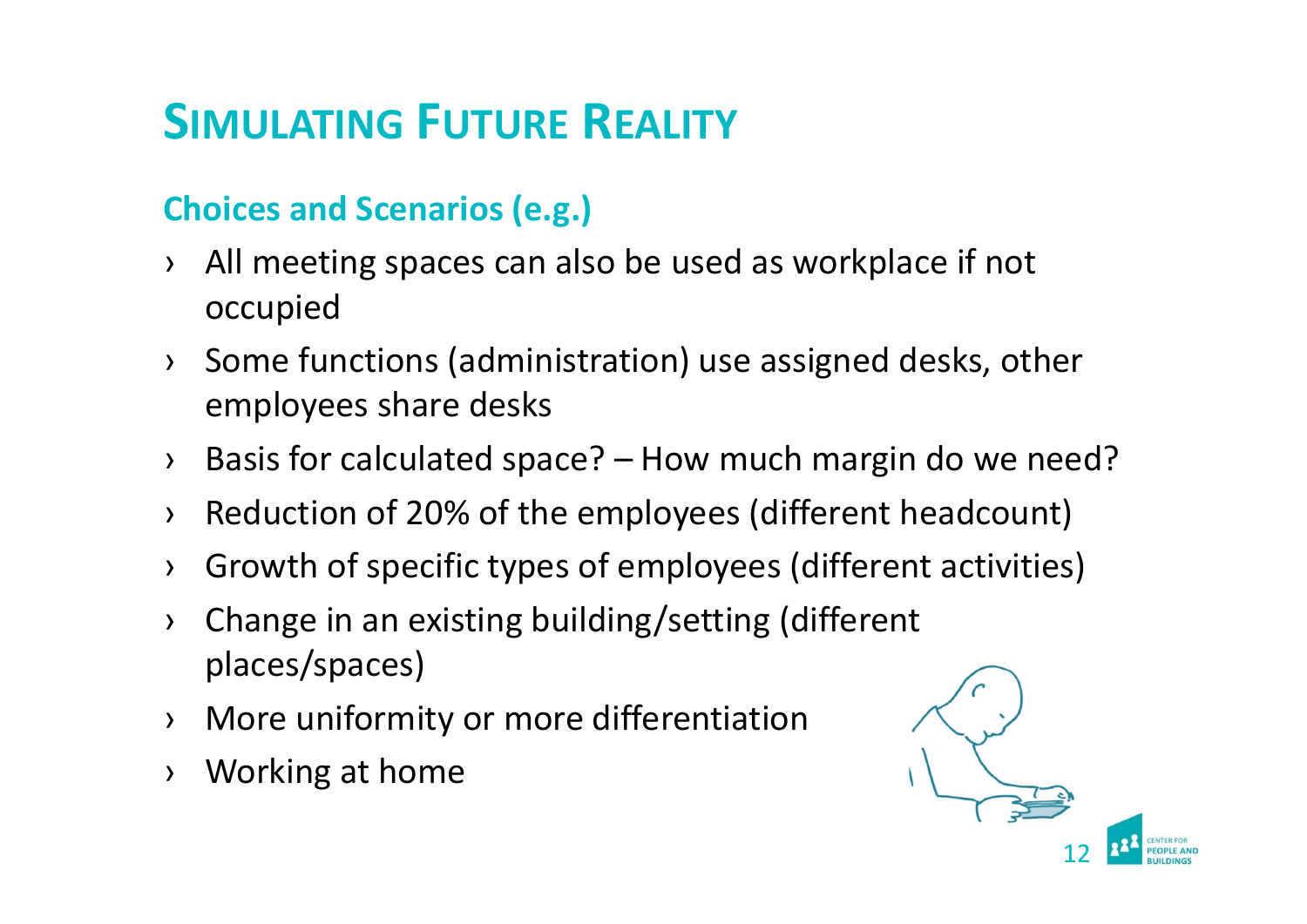# **RESULTS**

- ›Number of workplaces (rooms) in 3 'zones' (total, per type and per space)
- ›m2 for calculated spaces (total, per type and per space)
- ›Number of assigned workplaces (when applies)
- ›Factor places/fte.



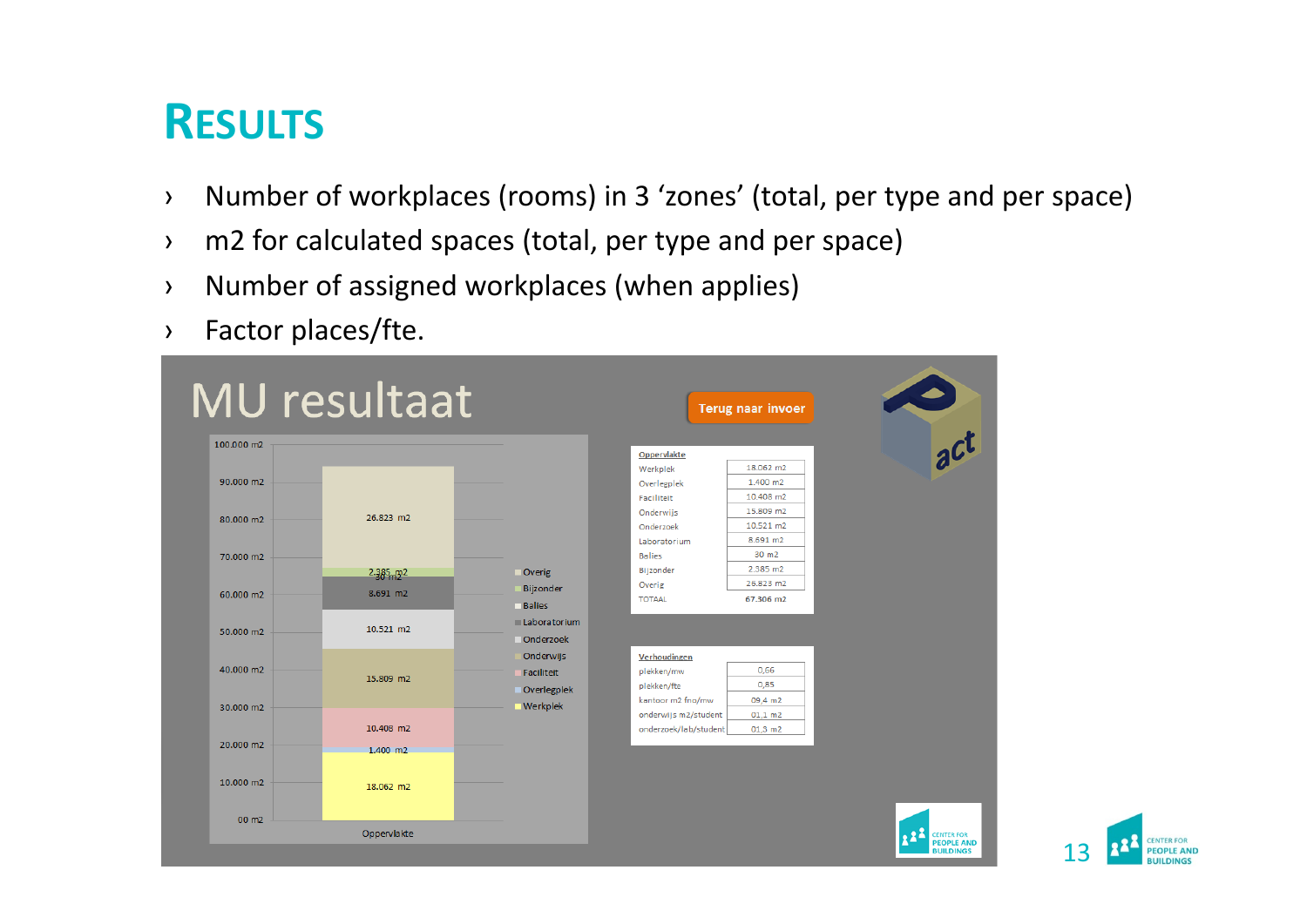# **OUTCOMES AND APPLICATIONS**

- › PACT is used in co‐creational approach (intake, workshops, evaluation) <sup>&</sup>gt; *Reasoning*
- › Assessing space scenarios different levels
- ›Determining standard mix for Corporate standard (e.g. 'FWR')
- ›Calculate on portfolio level
- ›Creates dialogue between stakeholders
- ›Raise level of critical thinking
- ›Supports decision making
- ›Clarifies opportunities for standardization
- ›Provides ratios
- › CfPB knowledge base for benchmarking

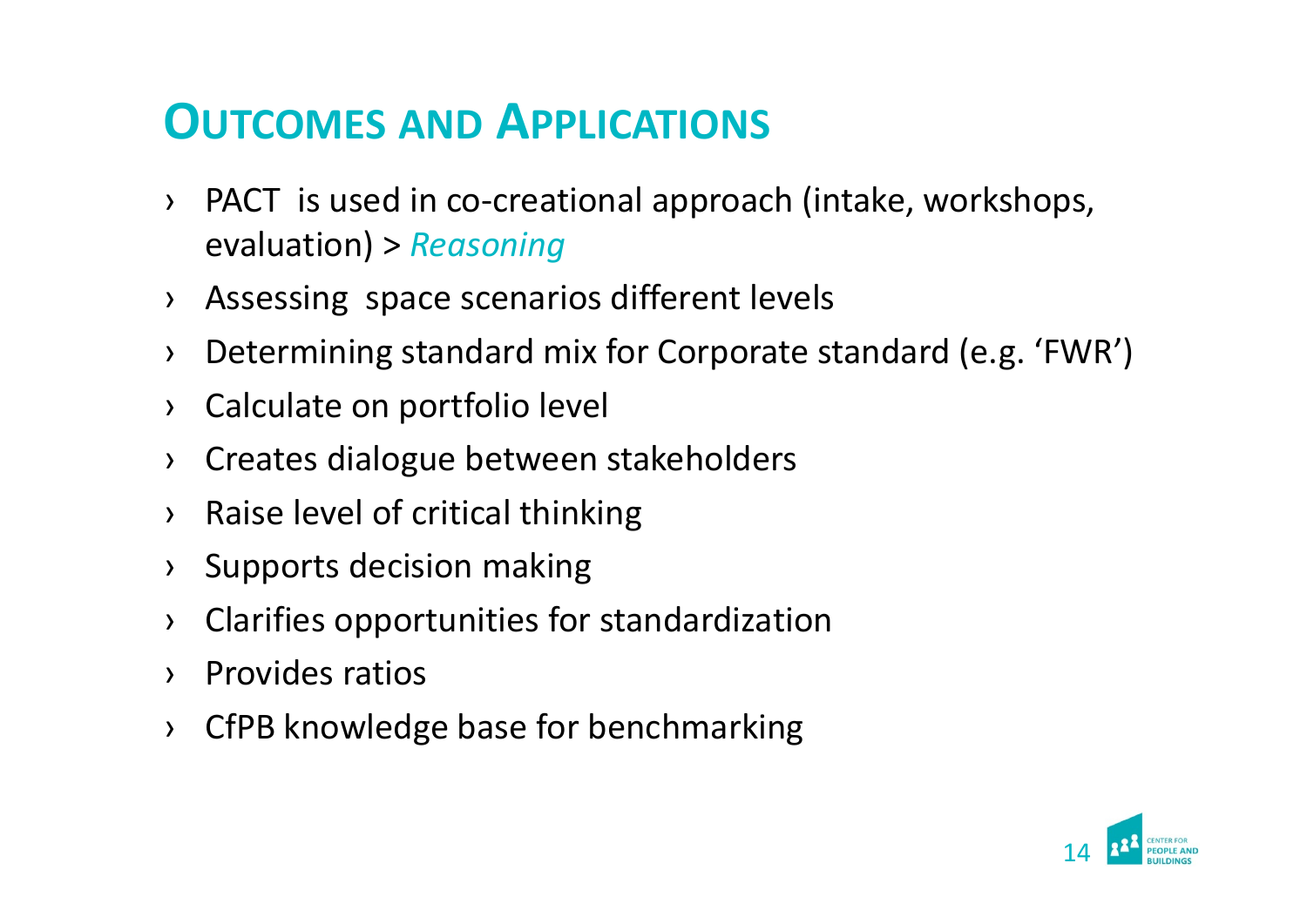# **IMPORTANT CONSIDERATIONS**

- ›Margins
- ›Time
- › Expert model